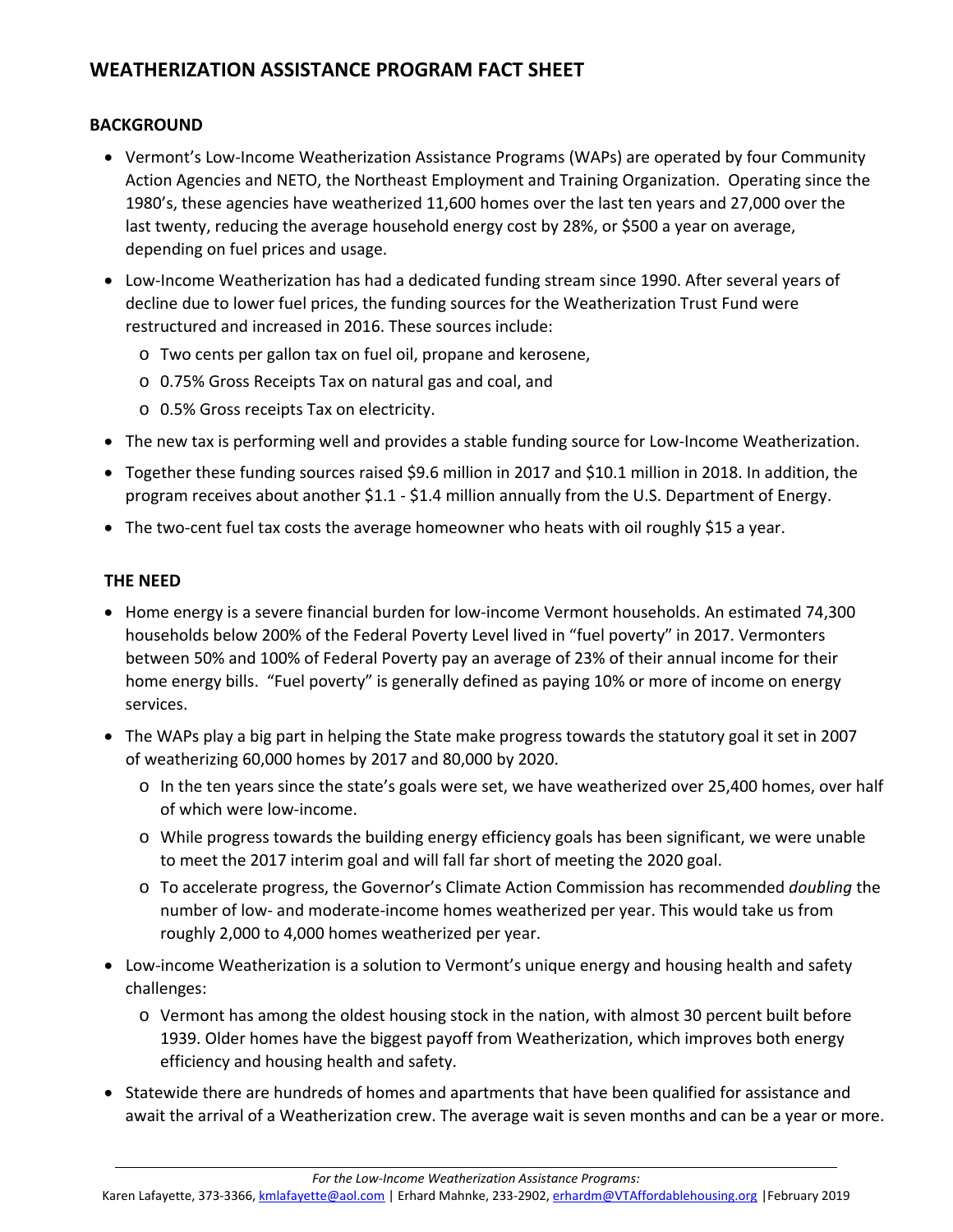- Many more low-income Vermonters are eligible for assistance, but outreach efforts have been cut back due to funding limits and not wanting waiting lists to grow too long.
- There is a potential pool of 20,000 households expected to apply for LIHEAP this year whose homes are likely to need Weatherization.

## **THE ASK**

- The State revenue sources for the Low-Income Weatherization Assistance Program sunset on June 30, 2019 and need to be renewed this year for the program to continue.
- Instead of coming up for re-authorization every three years, these revenue sources could be reauthorized for longer periods of time. Ideally, the sunset could be eliminated.
- The Administration is supporting the re-authorization of the existing fuel taxes.

## **VERMONTERS ARE BETTER OFF THANKS TO WEATHERIZATION ASSISTANCE**

- Senior citizens, persons with disabilities, families with young children, households below 60% of median income, and Fuel Assistance recipients receive priority for Weatherization, making their homes more energy efficient and reducing their heating costs.
- It makes homes more affordable, allowing people to focus their scarce resources on other basic needs.
- It often makes health and safety improvements, including replacing unsafe wiring or furnace.
- Families enjoy warmer, safer homes and better indoor air quality, making them healthier and less subject to health issues associated with being chronically cold and mold. Children will have a better chance to succeed.
- The WAPs also refer families to other services, such as Vermont's Lead-Based Paint Program, Head Start, or aging services, helping them save money and live a healthier life.
- Weatherization creates livable-wage, high-skills jobs and grows our economy. At last count, 85 people were employed by the WAPs statewide. In addition, the WAP's hire local heating contractors, plumbers and electricians when that work is needed. Every dollar spent on weatherization stays in Vermont and supports local jobs in the building trades.
- The Weatherization Programs provide energy coaching, which helps families learn how to conserve energy and get the most out of the work done to their homes.
- Weatherization pays dividends for Vermonters and Vermont communities:
	- o Weatherization helps Vermonters save on heating costs homes heated with fuel oil use an average of 150 ‐ 230 gallons less/year.
	- $\circ$  For every \$1 invested in Weatherization, \$2.51 is returned to the household and community. Investing \$12M a year yields a return of more than \$30M over the lifetime of the improvements.
- Weatherization reduces greenhouse gas emissions:
	- o 80% of Vermont's heating comes from fossil fuels. Weatherizing an additional 60,000 homes would remove 340,000 metric tons of carbon dioxide from the atmosphere.
	- o In 2017, overall weatherization activities resulted in carbon emissions reductions of just under 3,000 tons.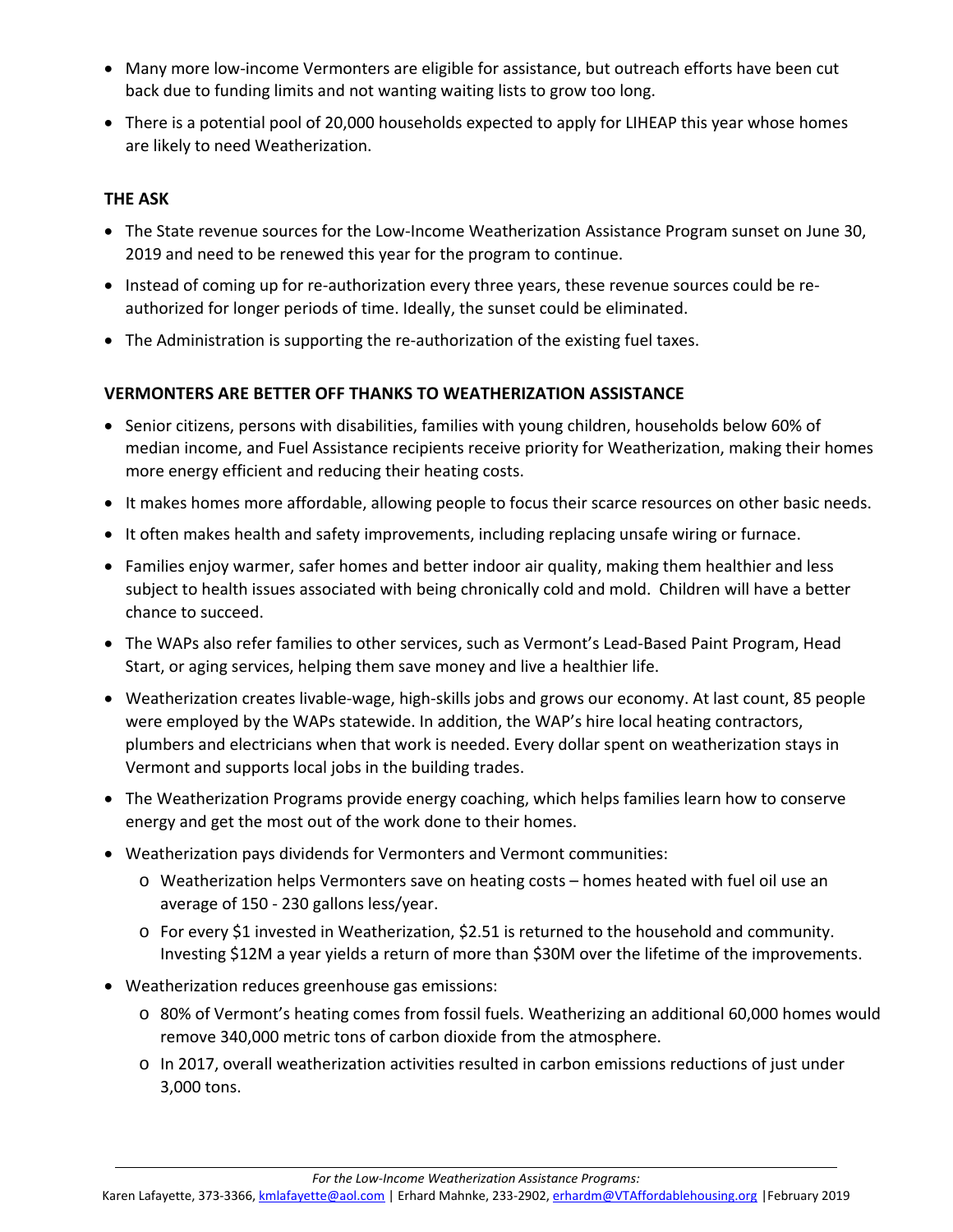# **Home weatherization addresses energy, health and environmental problems**

### **Benefits of home weatherization include:**

 $\sim$  VERMONT

**DEPARTMENT OF HEALTH** 

- Reduced household energy usage and cost
- Improved housing conditions, which in turn improve health
- Reduced greenhouse gas emissions
- Increased resilience to climate change impacts

**Basic weatherization** (Wx) prioritizes energy efficiency improvements but can include critical health and safety improvements.

**Weatherization + Health** (Wx+Health) prioritizes delivery of health benefits by including specific health and safety improvements in addition to basic Wx strategies, which may be especially helpful for those with chronic health conditions or accessibility challenges.

# **Wx+Health**

Mold remediation Advanced ventilation Pest & dust mite remediation Walk-off mats • Carpet removal Accessibility • Resident education Asbestos, lead & radon remediation

### **Basic Weatherization**

Insulation • Space heating • Water heating Air sealing • Windows/doors • Basic ventilation Programmable thermostats • Carbon monoxide monitors Evaluate presence of moisture & mold • Combustion safety

#### **Wx+Health builds on basic weatherization strategies**

# **Weatherization improves home conditions that affect health**

|              | Wx improves the home         |
|--------------|------------------------------|
| $\mathbf{S}$ | Reduced energy bills         |
|              | Improved temperature control |
|              | Improved indoor air quality  |
|              | Enhanced safety              |
|              | Reduced humidity             |
|              | Reduced mold                 |
|              | Reduced pest intrusion       |
|              |                              |

*\*Published evidence about the indoor environmental quality and health impacts of Wx was reviewed to identify the expected effects. The strength of evidence for each finding was based on the quality and amount of evidence available.*

|                                                      |                                                               | Wx benefits health in many ways |                          |
|------------------------------------------------------|---------------------------------------------------------------|---------------------------------|--------------------------|
| Health benefits                                      | are associated with these<br>improvements to home conditions. |                                 | Strength of<br>evidence* |
| <b>General Health</b>                                | $\mathbf S$<br><b>↓ 合 ← ◆ 卷 卷</b>                             |                                 | High                     |
| Productivity                                         | $\bigoplus$                                                   | ●鬱米                             | High                     |
| Social Health                                        | Д                                                             |                                 | High                     |
| <b>Upper Respiratory</b>                             | Ж                                                             |                                 | High                     |
| Asthma                                               | Ж                                                             |                                 | Medium                   |
| Cardiovascular                                       | Y.                                                            |                                 | Medium                   |
| <b>Financial Stress</b>                              | $\boldsymbol{\mathsf{S}}$<br>A                                | (+) ♪ 数米                        | Medium                   |
| <b>Mental Health</b>                                 | \$<br>$\mathbb{R}$                                            | 含←◆卷卷                           | Medium                   |
| <b>Health Care</b><br><b>Utilization &amp; Costs</b> | ↓ 合 ⊕ ♪ ※ 卷                                                   |                                 | Medium                   |
| Accidental Injury                                    |                                                               |                                 | Low                      |
| Infectious Disease                                   | y                                                             |                                 | Low                      |
| Neurological                                         |                                                               |                                 | Low                      |

108 Cherry Street • PO Box 70 • Burlington, VT 05402 • HealthVermont.gov